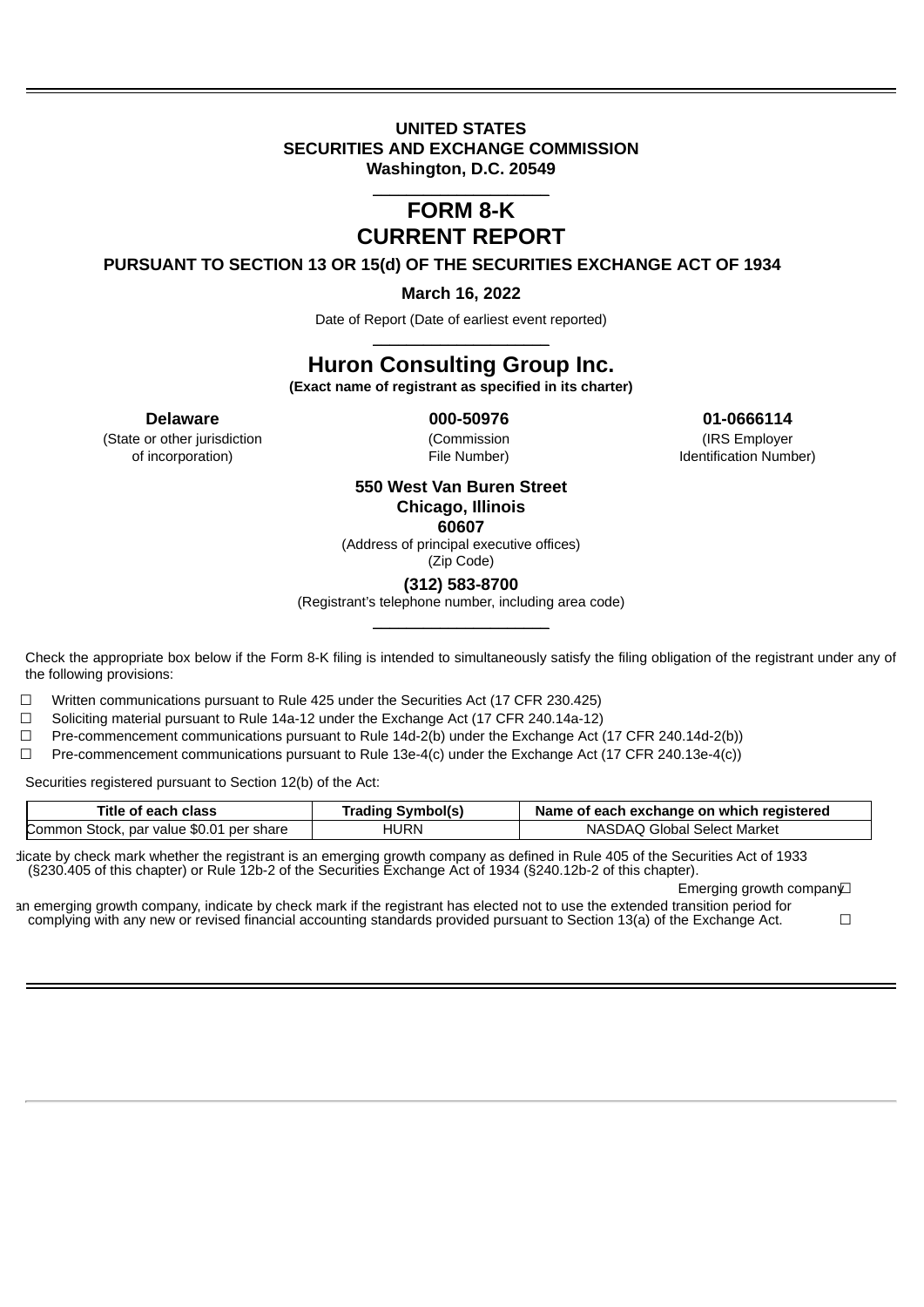#### Item 5.02. Departure of Directors or Certain Officers; Election of Directors; Appointment of Certain Officers; Compensatory **Arrangements of Certain Officers.**

On and effective March 16, 2022, the Board of Directors (the "Board") of Huron Consulting Group Inc. ("Huron" or the "Company") elected Peter K. Markell as a Class III director of Huron, to serve until the May 2022 Annual Meeting of Stockholders of Huron (the "2022 Annual Meeting"). It is the intention of the board to appoint Mr. Markell to the Audit Committee and the Technology and Information Security Committee prior to the 2022 Annual Meeting. Mr. Markell will stand for re-election at the 2022 Annual Meeting.

Mr. Markell previously served as the Executive Vice President of Administration and Finance, Chief Financial Officer and Treasurer at Mass General Brigham from 1999 until his retirement in March 2021. During his time at Mass General Brigham, Mr. Markell also managed teams within the areas of corporate finance, research management, information systems, real estate, treasury and human resources. Prior to his roles as an executive at Mass General Brigham, Mr. Markell was an Audit Partner at Ernst & Young and served as interim Chief Financial Officer at Massachusetts General Hospital. Mr. Markell currently serves on the Board of Directors of Eastern Bank and previously served on the Board of Trustees of Boston College.

Huron has provided general business advisory services to Mass General Brigham. The aggregate fees received by the Company from Mass General Brigham were \$5.5 million in 2021 and \$1.0 million in 2022 (through February 28, 2022).

As a director of Huron, Mr. Markell will receive compensation as a non-employee director in accordance with the Company's non-employee director compensation practices described in the Company's 2021 Annual Proxy Statement filed with the Securities and Exchange Commission on March 26, 2021. This compensation generally consists of an annual cash retainer in the amount of \$60,000, \$1,000 for each meeting of the Board or any committee of the Board on which he serves that he attends, and an annual grant of restricted stock on the date of the Company's annual meeting with a value of \$170,000. Mr. Markell's initial cash retainer will be prorated to reflect his appointment date. On April 1, 2022, Mr. Markell will receive a new director restricted stock award having a value equal to \$200,000, vesting ratably over the following 12 calendar quarters beginning April 1, 2022. Mr. Markell will not receive an annual grant of restricted stock until the 2022 Annual Meeting provided he is re-elected to the Board at that time.

There are no arrangements or understandings between Mr. Markell and any other persons pursuant to which he was elected as a director.

#### **Item 8.01. Other Events.**

On March 16, 2022, the Company's board of directors authorized an increase to the current share repurchase program to \$200 million, inclusive of the \$6.3 million remaining under the current share repurchase program, and an extension pursuant to which the Company may repurchase its common stock through December 31, 2023. The amount and timing of the repurchases will be determined by management and will depend on a variety of factors, including the trading price of the Company's common stock, capacity under the Company's credit facility, general market and business conditions, and applicable legal requirements.